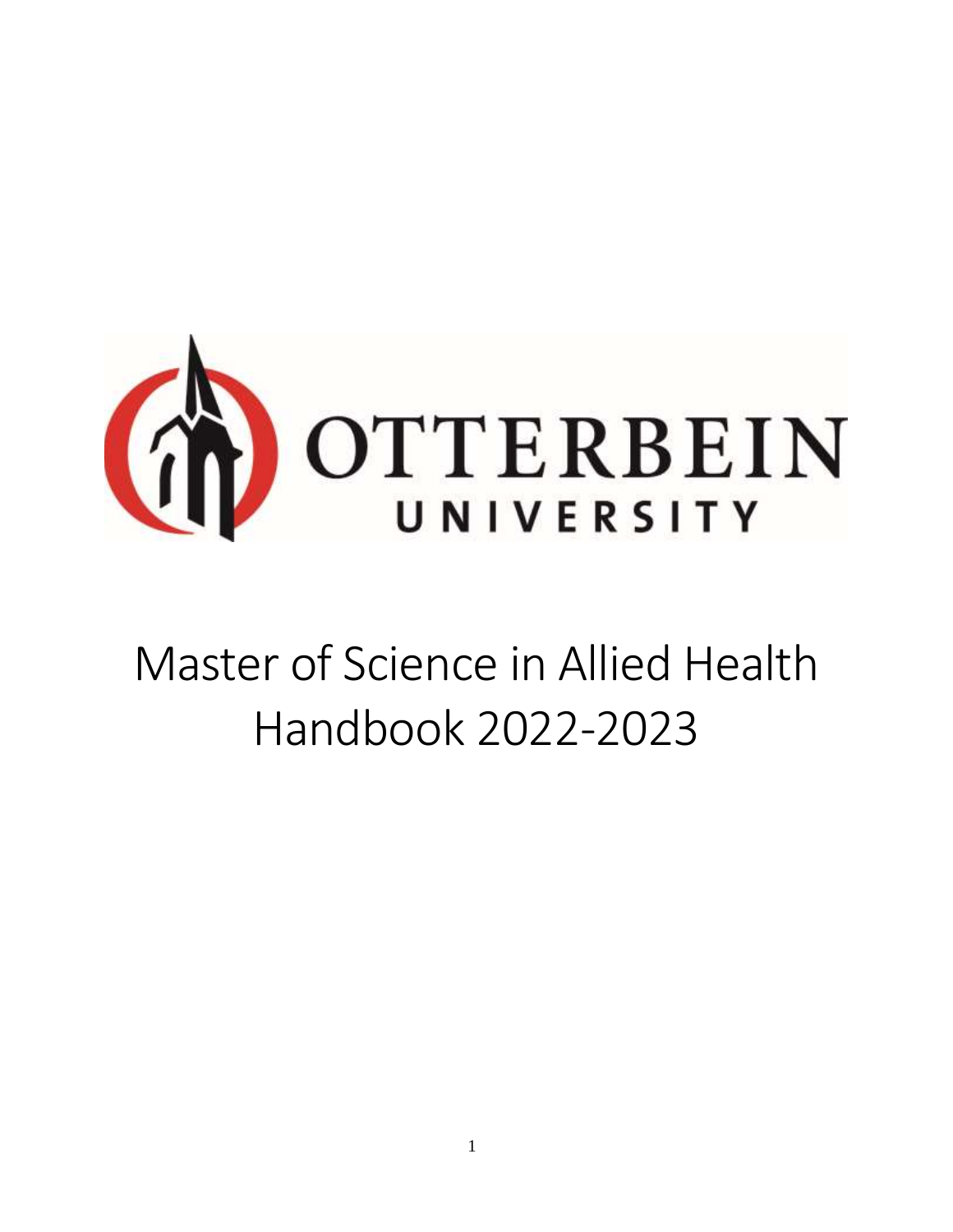# Table of Contents

| Uploading Capstone Projects to Otterbein University's Digital Commons and OhioLINK ETD  9 |  |
|-------------------------------------------------------------------------------------------|--|
|                                                                                           |  |
|                                                                                           |  |
|                                                                                           |  |
|                                                                                           |  |
|                                                                                           |  |
|                                                                                           |  |
|                                                                                           |  |
|                                                                                           |  |
|                                                                                           |  |
|                                                                                           |  |
|                                                                                           |  |
|                                                                                           |  |
|                                                                                           |  |
|                                                                                           |  |
|                                                                                           |  |
|                                                                                           |  |
|                                                                                           |  |
|                                                                                           |  |
|                                                                                           |  |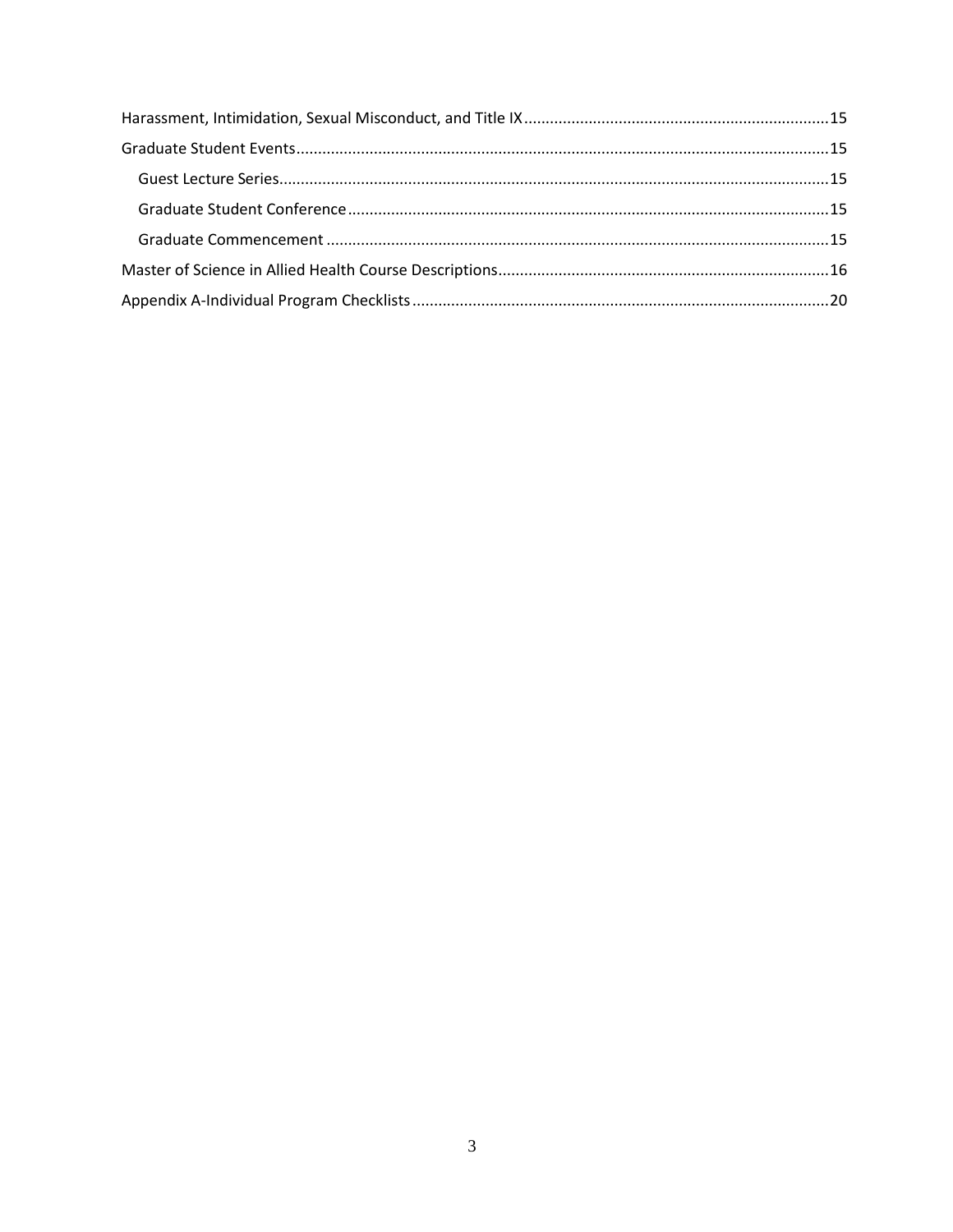### <span id="page-3-0"></span>**Otterbein University Core Values, Guiding Principles, and Brand Pillars**

### <span id="page-3-1"></span>**Core Values**

We fulfill our commitment to achieving and maintaining academic excellence through the following:

- *Diversity:* We are committed to creating a culture that recognizes, respects, embraces, and value differences in the broadest sense.
- *Equality:* We are committed to sustaining an environment where all community members have the opportunity to fulfill their potential.
- *Inclusiveness:* We are committed to being inclusive—a historic value which led to the creation of a distinctive culture as a welcoming community and a sense of shared responsibility for the future of the University.
- *Lifelong Learning:* We are committed to providing avenues for students, faculty, and staff to pursue opportunities to continue to develop their skills and knowledge either for the purposes of advancing their careers or for personal fulfillment.
- *Opportunity:* We are committed to remaining a "College of Opportunity" for students, faculty, and staff with the potential to succeed at Otterbein.
- *Service:* We are committed to fostering a culture of social responsibility, civic engagement, and meaningful service to our communities.
- *Sustainability:* We are committed to pursuing the ideal of sustainability in the decisions we make in planning the future of our community.

### <span id="page-3-2"></span>**Otterbein University Guiding Principles**

**Accountability:** We hold ourselves and one another to high professional standards and accept responsibility for our actions.

**Collaboration:** We believe in working together for the betterment of our students and community.

**Excellence:** We work hard to excel individually and collectively to establish Otterbein as a leader in higher education.

**Innovation:** We look for creative and innovative approaches both in the way we routinely do our work and how we address challenges.

**Integrity:** We pledge to be honest, just, and consistent in word and deed.

**Quality:** We embrace a high-quality working and learning environment that seeks opportunities for continuous improvement.

**Transparency:** We will work together to promote a culture of openness and transparency that ensures efficiency, effectiveness, and builds trust.

### <span id="page-3-3"></span>**Otterbein Brand Pillars**

Otterbein offers…

- the smartest way to learn,
- a place to belong,
- the opportunity to realize one's personal best,
- and the values to serve the common good.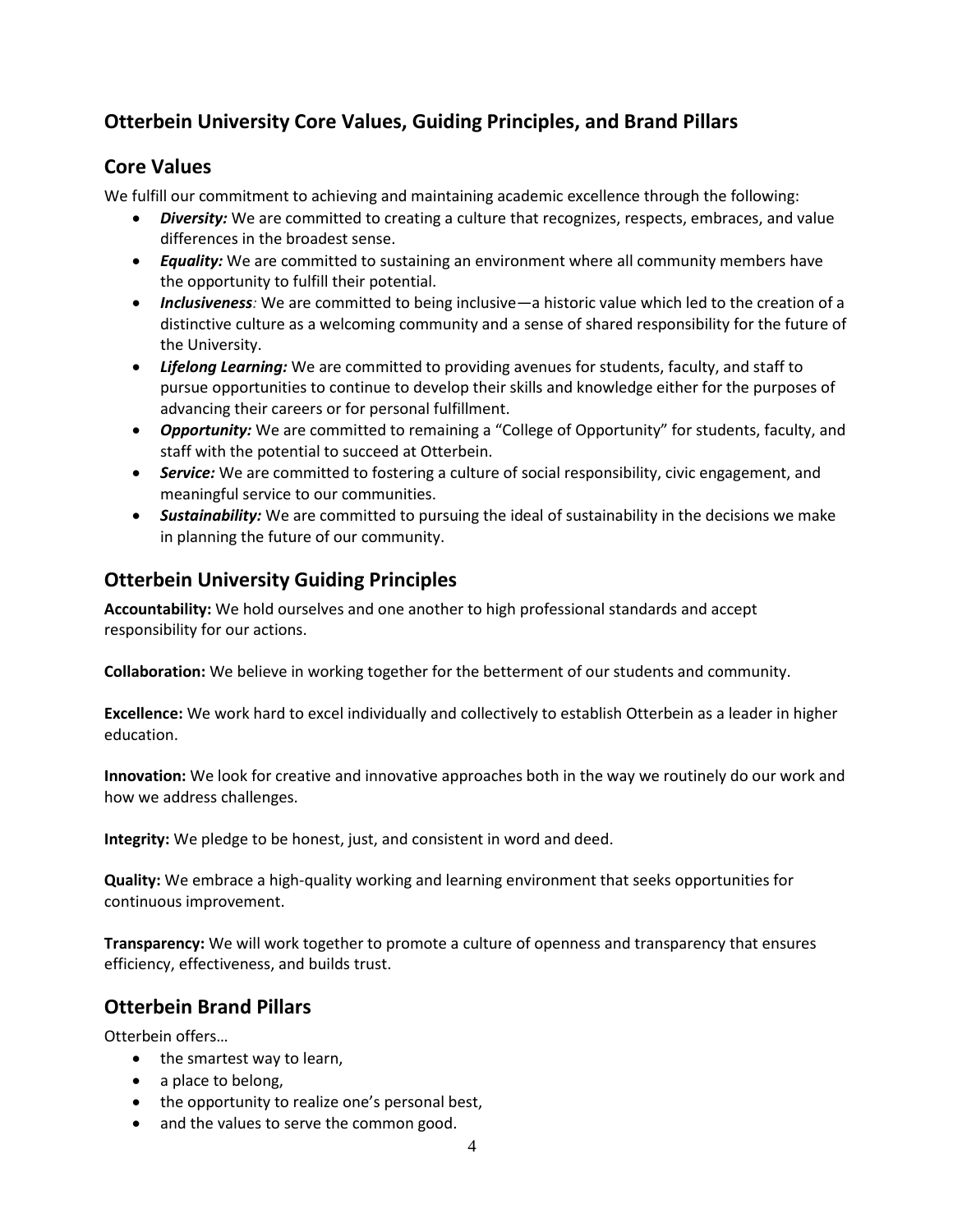Living and learning as a contributing member of Otterbein's model community will prepare you to lead a life of purpose.

### <span id="page-4-0"></span>**Master of Science in Allied Health Mission Statement**

The Master of Science in Allied Health (MSAH) will provide students with an advanced professional skill set to broaden career opportunities for individuals seeking knowledge in the areas of allied health administration, management, leadership, and health and wellness. The Department of Health and Sport Sciences (HSS) is dedicated to creating a challenging and supportive environment where all members can develop their talents, intellectual abilities and a passion for lifelong learning. This program serves to draw on the strengths of the current undergraduate curriculums to ultimately meet the emerging needs of the constituencies we serve.

### <span id="page-4-1"></span>**Master of Science in Allied Health Program Description**

The Master of Science in Allied Health degree is intended to further the educational background of individuals holding either a two-year associate or a baccalaureate degree in a related health care field of study. The umbrella of Allied Health is broad and it is necessary for individuals with an obtained associate's or baccalaureate degree to extend their academic achievement to the Masters level in order to advance their careers. The Master of Science in Allied Health is designed to enhance the ability of professionals to think critically, collect and analyze data, and utilize relevant information technologies. Otterbein University has an established reputation for graduate level study and the Department of Health and Sport Sciences is committed to developing competent, self-directed professionals through sound curricular programming, dedicated faculty, and appropriate facilities and equipment.

### <span id="page-4-2"></span>**Nondiscrimination Policy**

Otterbein University is committed to providing a welcoming environment free from discrimination. To this end, Otterbein does not discriminate on the basis of age, color, creed, disability, gender, gender expression, gender identity, genetic information, marital status, military status, national origin, partnership status, pregnancy, race, religion, sex, sexual orientation, veteran status, or any other legally protected status in admissions, in access to or in treatment within its educational programs or activities, in employment, recruiting, or policy administration.

In addition, Otterbein will not tolerate harassment by or of its employees, faculty, students, vendors, or visitors through words or actions based on the above. For more information about Otterbein's nondiscrimination policy, contact the Office of Human Resources at [https://www.otterbein.edu/about/careers/.](https://www.otterbein.edu/about/careers/)

### <span id="page-4-3"></span>**MSAH Curriculum Core Curriculum**

### **Prerequisite courses**

Students pursuing the *Exercise and Health Science* option will need undergraduate courses in Anatomy and Physiology, General Nutrition and a Statistics course to meet the pre-requisite requirements. Students pursuing the *Healthcare Administration* option will need an undergraduate Statistics course.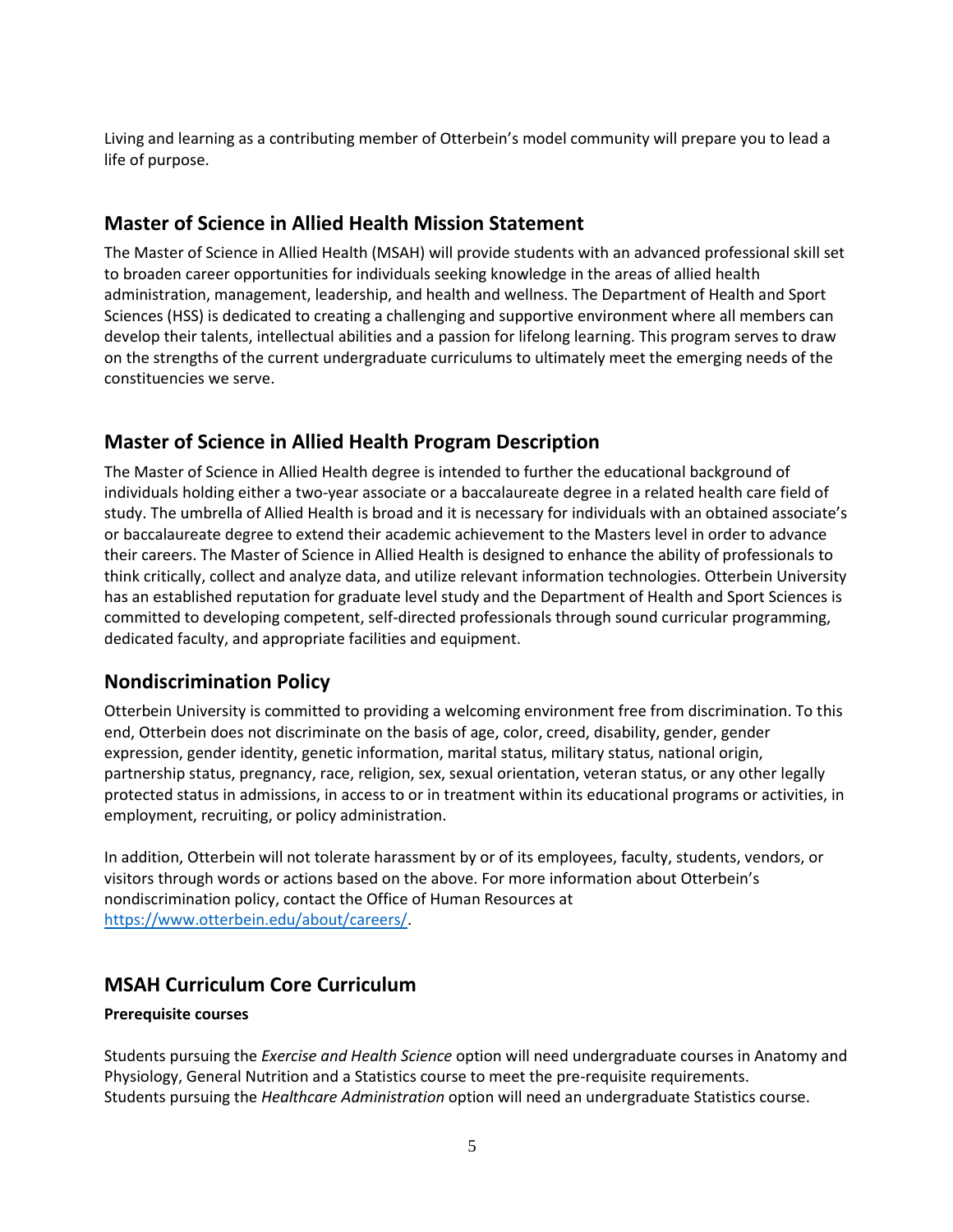**Prerequisite courses** must be completed at an accredited college with a grade of C or higher. If you have prerequisite courses which **are not completed prior to the application deadline**, you should plan with your academic advisor as to when you will complete these courses

### <span id="page-5-0"></span>**MSAH Core Courses**

All students must complete the "core" requirements for the Master of Science in Allied Health. The core requirements are as follows:

### **Core Courses: 15 hours total**

- MSAH 5000 Research Design (3 hours) [Pre-req: MATH 1240 or equivalent]
- MSAH 5050 Allied Health Care Administration (3 hours)
- MSAH 5220 Evidence-based Practice (3 hours)
- MSAH 5230 Leadership and Ethics (3 hours)
- MSAH 5300 Program Planning and Evaluation (3 hours)

### **Goals of the Core Courses**

- 1. Provide students with advanced leadership skills which will enable practitioners to advance their knowledge related to leadership, ethical and advocacy issues within their respective professional areas.
- 2. Equip students with a foundation to plan and evaluate programming within their respective Allied Health areas.
- 3. Students will able to understand and utilize Evidence-Based Practice knowledge in the development of a clinically or thesis-based capstone project.
- 4. Students will develop an appreciation for life-long learning skills (critical thinking, ability to reflect, etc.) that entail understanding that their respective profession is always evolving.
- 5. Students will connect the foundational knowledge obtained with related clinical or practical experience through direct involvement in the students' respective area of Allied Health.

### <span id="page-5-1"></span>**Exercise and Health Science Curriculum (30 hours)**

This program would be for students with an obtained baccalaureate degree in Allied Health, Exercise Science and Health Promotion, Kinesiology, or other related fields. This option is intended to prepare professionals with increased knowledge regarding the fitness and nutrition needs of individuals across the life-span, in accordance with the goals of Healthy People 2030. This degree will also enable Exercise and Health Science professionals to work toward further certification(s) within these fields. Examples include (but are not limited to) CSCS, CHES, or ACSM-EP. The five Foundation courses are required for the Master level work plus the following courses:

### **Exercise and Health Science Advanced Practice Content: 6 hours**

MSAH 5150 Advanced Strength and Conditioning MSAH 6450 Foundations and Theory of Health Behavior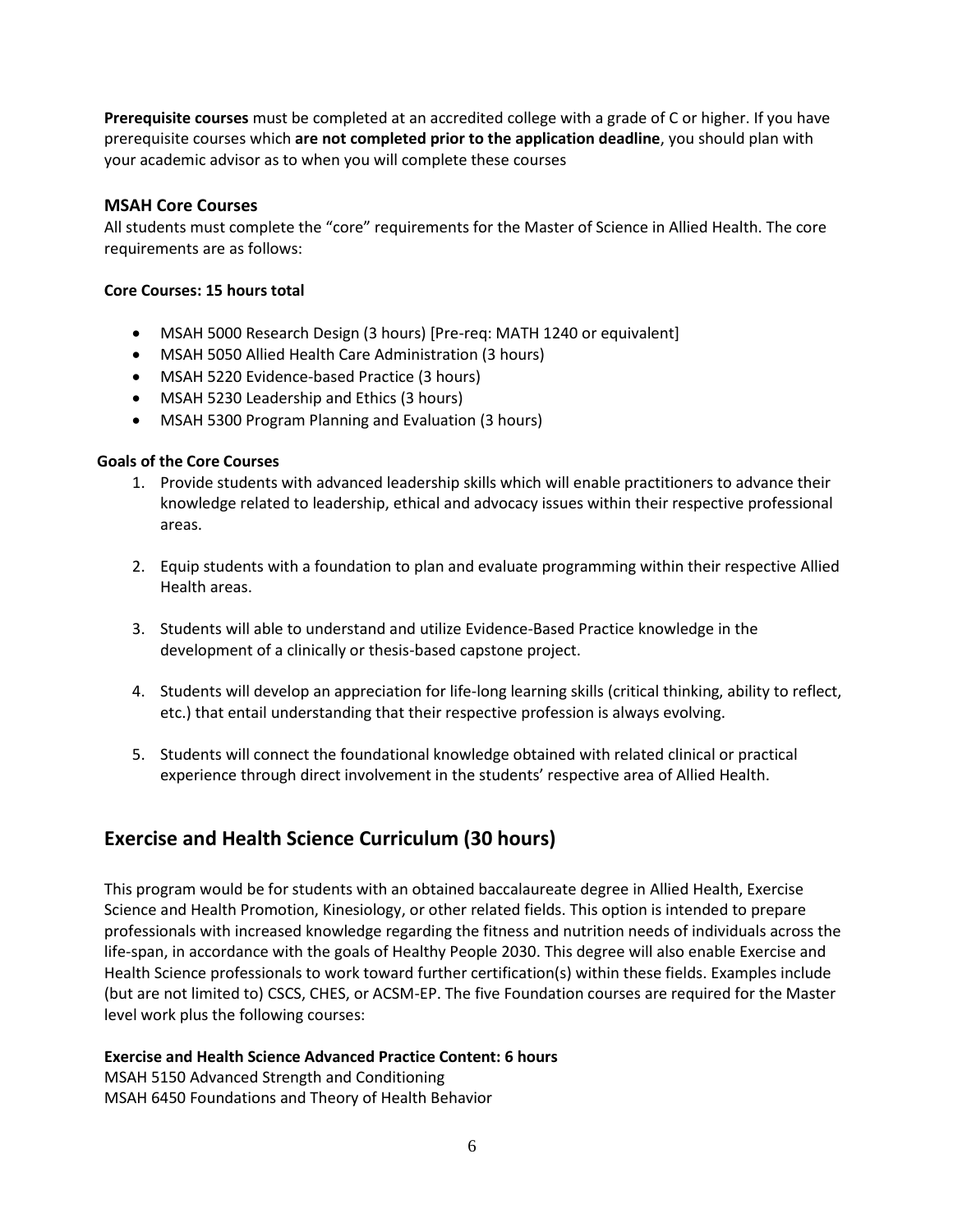Students in the Exercise and Health Science track would then be able to choose 1 elective to individualize their degree plan according to their future career goals.

### **Exercise and Health Science Goals**

- 1. Develop advanced practice skills as they pertain to fitness and physically active clients.
- 2. Develop wellness-based knowledge for the worksite population.
- 3. Develop skills to manage, assess and evaluate all aspects of physical activity and wellness-based facilities.
- 4. Develop leadership skills to manage employees in physical activity and wellness-based facilities.

### **Electives for Exercise and Health Science**

MSAH 5025 Wellcoaches Health Coaching (3 hours) MSAH 5500 US Healthcare Policy (3 hours) MSAH 5660 Applied Performance Nutrition (3 hours) [Pre-req: Fundamentals of Nutrition AND Anatomy & Physiology] MSAH 6300 Wellness for Special Populations (3 hours) MSAH 6400 Worksite Wellness Design (3 hours) *Other courses can be substituted for the above if they are a better fit for the student's career goals.* 

### <span id="page-6-0"></span>**Healthcare Administration Curriculum (30 hours)**

This degree is designed for individuals who would like to enter management level positions within their respective Allied Health areas. Depending on their management area of choice, students can choose their specific advanced practice content area. The five Foundation courses are required for the Master level work plus the following courses:

### **Healthcare Administration Advanced Practice Content: 6 hours**

MSAH 5500 – US Healthcare Policy (3 hours) MSAH 6510 – Ethical HealthCare Leadership (3 hours)

Students in the Healthcare Administration track would then be able to choose 1 elective to individualize their degree plan according to their future career goals.

### **Electives for Healthcare Administration**

MSAH 5025 Wellcoaches Health Coaching (3 hours) MSAH 5150 Advanced Strength & Conditioning (3 hours) [Pre-req: Basic Strength Conditioning] MSAH 5660 Applied Performance Nutrition (3 hours) [Pre-req: Fundamentals of Nutrition AND Anatomy & Physiology] MSAH 6300 Wellness for Special Populations (3 hours) MSAH 6400 Worksite Wellness Design (3 hours) MSAH 6700 Special Topics (3 hours) MBA 5640 Leadership & Entrepreneurship (3 hours) MBA 5800 Communications & Negotiations (3 hours) MBA 6000 - Organizational Behavior & Development (3 hours)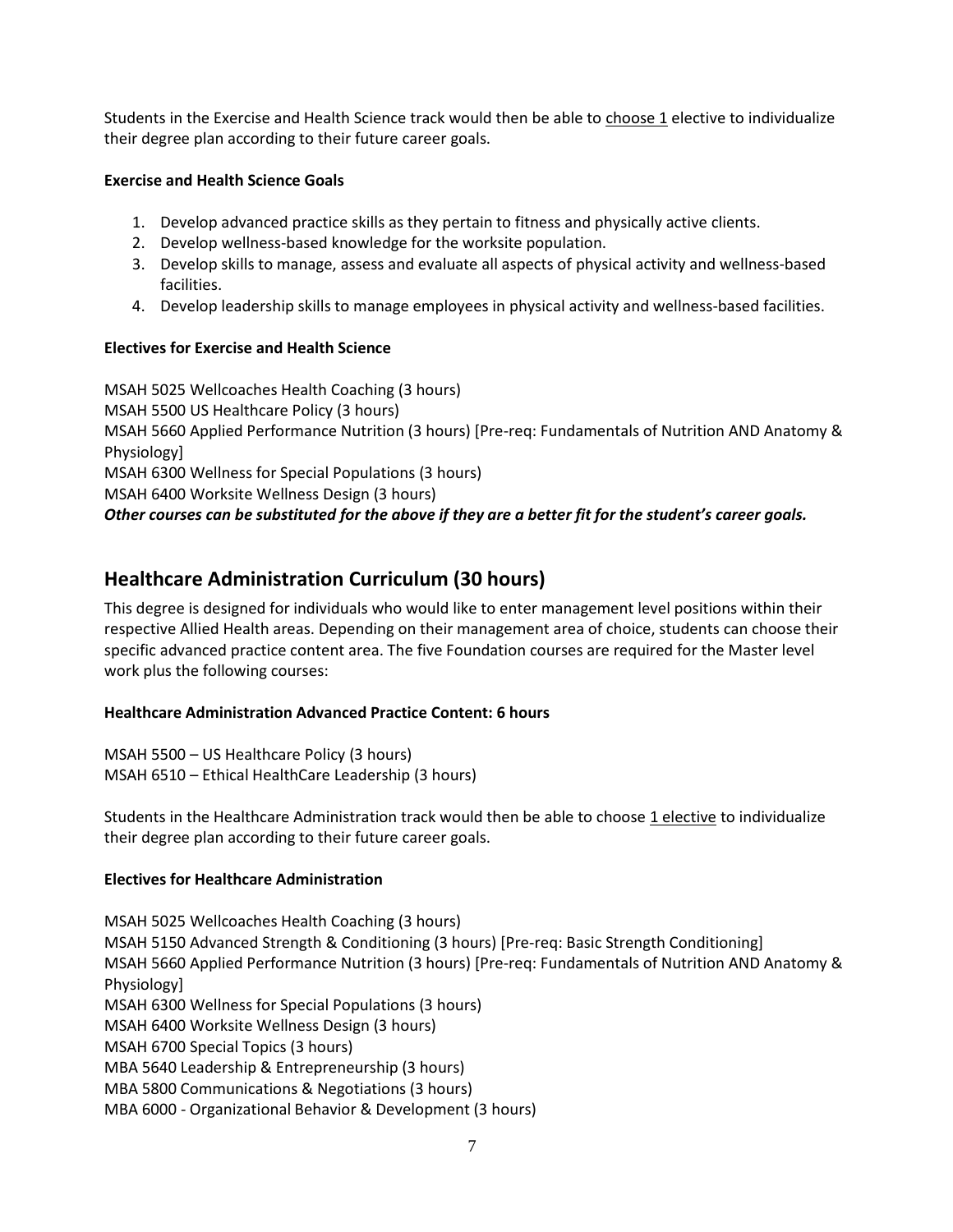MBA 6600 - Data Analytics (3 hours) [Pre-req: Statistics I] MBA 6905 - Human Resource Management & Industrial Relations (3 hours) *Other courses can be substituted for the above if they are a better fit for the student's career goals.* 

### **Healthcare Administration Learning Goals:**

- 1. Develop skills to manage, assess and evaluate all aspects of Allied Health facilities and programs.
- 2. Develop leadership and ethical skills to effectively lead Allied Health facilities and programs.
- 3. Gain practical experience in managing Allied Health facilities and programs.

### <span id="page-7-0"></span>**Transfer Credit**

A maximum of nine (9) semester hours of graduate work with a grade of "B" or higher may be transferred from an accredited graduate program upon approval of the MSAH Graduate Program Director. After a student has been admitted to the graduate program, continuous progress toward completion of the degree is expected. The time limit for the completion of graduate course work is five years, computed from the first date credit is recorded on the college transcript until the program curriculum requirements are completed. Any transfer courses taken outside of the time limit will not be counted toward the degree. No transfer credit is awarded for life experience, portfolio, or credit by examination.

Transfer credit for one of the five foundation courses may be accepted, however, the credit hours for that course must still be taken through an additional elective course. No transfer credit will be accepted for the required Thesis (MSAH 7000) or Clinical Practicum (MSAH 6900).

### **Time Limit for Program Completion**

The time limit for the completion of MSAH course work is five years, computed from the first date credit is recorded on the college transcript until the program curriculum requirements are completed. If this cannot be met due to circumstances beyond the student's control, an extension request can be submitted to the Graduate Program Director for consideration.

### **Change in Major/Program of Study**

Students who wish to change their declared major or program of study should talk with their advisor to explore what this change will mean in relation to required course work. After making the decision to change a major or program of study, students should contact the Graduate School to request the appropriate form for making the change.

### **Grade Policy**

For students seeking a Master's degree, a minimum grade of "B-" or 80% is required in all graduate course work. If a grade lower than a 80% is earned, the course must be repeated and a grade of 80% or higher must be earned in order to satisfactorily complete the course. A cumulative graduate grade point average of 3.0 or higher is required in order to remain in good standing and to graduate. Please refer to the Academic Standing Policy in the Academic Policies section of the Graduate Catalog for further details.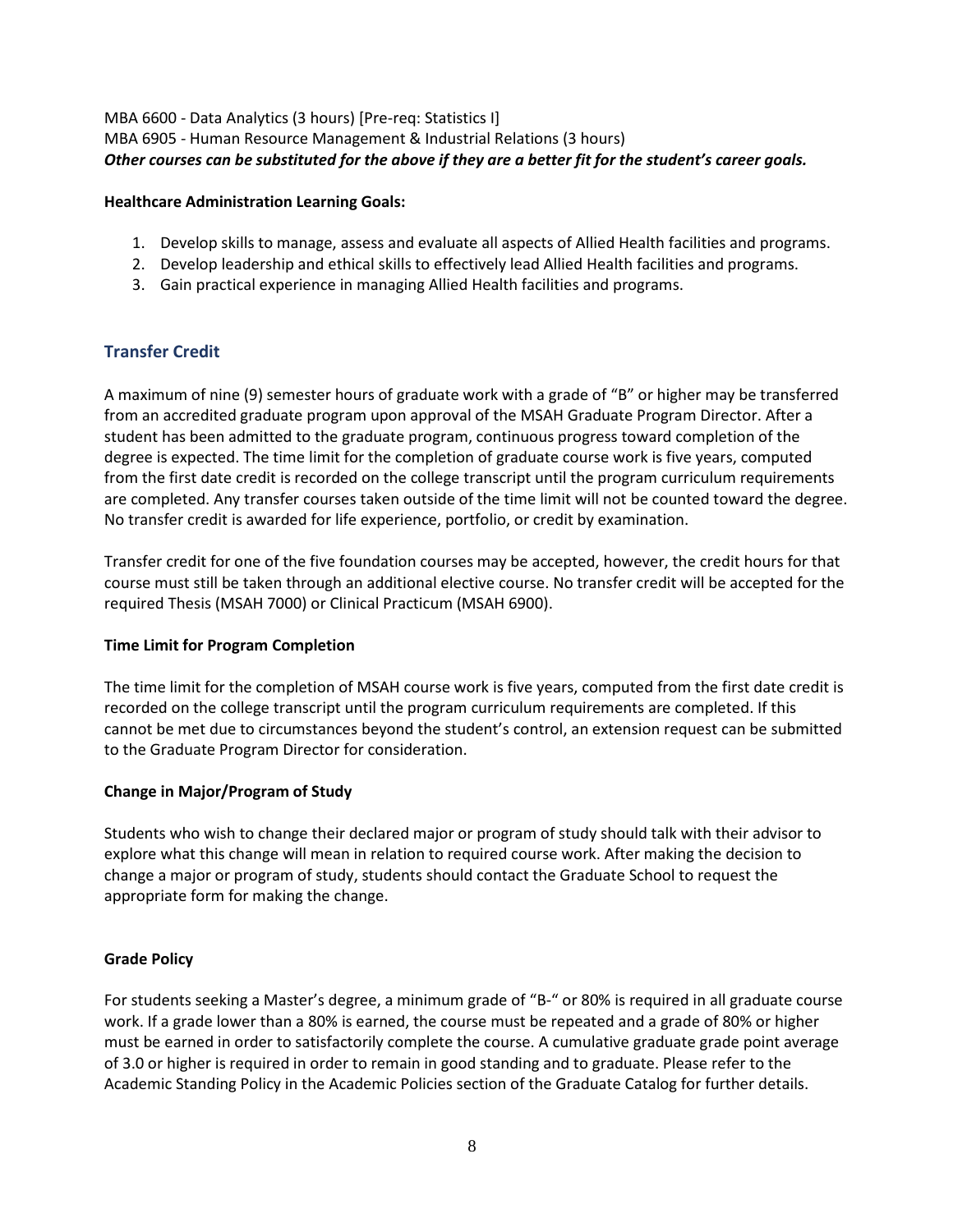### <span id="page-8-0"></span>**Capstone Project**

All students have the opportunity to complete either a practicum or thesis for their capstone project. Students must complete 6 hours of either MSAH 6900 or MSAH 7000. Both courses are three (3) semester hours; therefore, each will be taken twice for a total of 6 hours or students may elect to take all six hours in one semester. Practicum students should connect their practical experience to the course learning outcomes covered in the MSAH curriculum. Students completing a thesis will pursue an original research question and present an oral and written defense of their work. Requirements and rubrics for the capstone project can be found in the capstone handbook.

Students are expected to present their capstone projects either at the annual Graduate Conference held in the spring or at another event determined in consultation with their academic advisor or graduate program director. Capstone presentations are part of capstone project completion, and they highlight students' achievements within their programs. Departmental showcases are held in August and November for graduates in the summer and fall terms respectively.

### <span id="page-8-1"></span>**Uploading Capstone Projects to Otterbein University's Digital Commons and OhioLINK ETD**

After completing capstone projects, students are strongly encouraged to upload them to Otterbein's Digital Commons and OhioLINK ETD (Electronic Theses and Dissertations). The Digital Commons @ Otterbein and OhioLINK ETD are free, online repositories of academic scholarship and creative work. Submitting your work to these databases makes it visible and accessible to a global community, provides a stable URL for your work, and has served as a path toward publication for some.

- Information about Otterbein's Digital Commons and OhioLINK ETD can be found at [https://www.otterbein.edu/library/services/thesis-dissertation-service/.](https://www.otterbein.edu/library/services/thesis-dissertation-service/)
- General information about Digital Commons @ Otterbein, including a map presenting global readership, can be found a[t https://digitalcommons.otterbein.edu/.](https://digitalcommons.otterbein.edu/)
- Details and benefits of submitting your work to Digital Commons can be found at [https://digitalcommons.otterbein.edu/faq.html.](https://digitalcommons.otterbein.edu/faq.html)

### <span id="page-8-2"></span>**Dishonesty: Academic Dishonesty and Other Forms of Dishonesty**

### <span id="page-8-3"></span>**What is Academic Dishonesty?**

Additional information available at: **<https://otterbein.libguides.com/ACADIntegrity/students>**

Academic Integrity is our commitment to be honest, fair, and ethical in our scholarly work. Professors follow these principles in their research and teaching, and students must do the same in their learning and in their work after graduation. Cases of academic dishonesty for students usually fall in the following five categories:

- Cheating
- Complicity
- Falsification
- Multiple submission
- Plagiarism

### <span id="page-8-4"></span>**What is cheating?**

Cheating is any attempt to receive assistance in the completion of an assignment or exam from other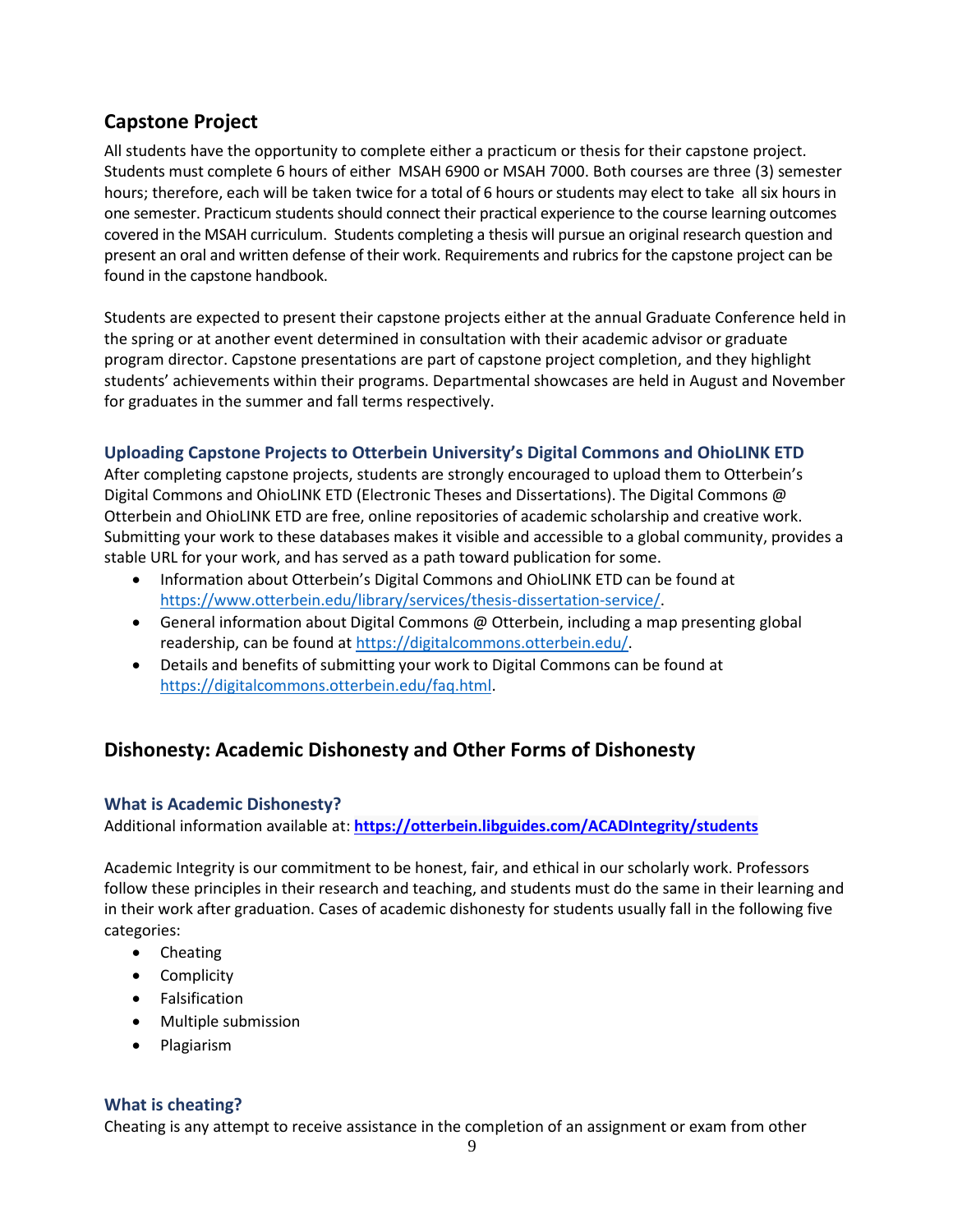people, printed or online materials, or any electronic device without the permission of the professor. This definition applies not only to activities within the examination room (e.g., copying from another student's paper, using a cheat sheet), but also to any attempt to obtain copies of examination questions without the faculty member's consent, including attempts to obtain them from students taking the exam at an earlier time or in a previous semester. It also includes submitting questions to web tutoring services to obtain answers before or during an exam.

In the case of open-book or open-resource exams, the instructor will indicate which sources are acceptable and which are not. If, for example, the instructor says that only the textbook is to be used in an open-book exam, consulting websites or other resources will count as academic dishonesty. Likewise, even if the instructor permits students to consult other sources, copying and pasting verbatim from the source (rather than using the source to arrive at your own answer) is a form of plagiarism and is also a violation.

In some classes and for some assignments, you will be asked to collaborate with other students. At other times you will be told to work on an assignment individually. If you are unsure of when it is permissible to work together with other students, make sure to ask your professor.

Assignments and exams are given in classes so that the professor can accurately assess your learning and give you helpful feedback to improve your learning. Cheating misrepresents your knowledge and skills, and thus harms your own learning.

### <span id="page-9-0"></span>**What is complicity?**

A student who willingly provides assistance not condoned by the University to another student is also in violation, whether or not the student providing the assistance has completed the examination. It is also a violation to provide essays, reports, and other projects to another student to be presented as that student's work. If you help another student commit an act of academic dishonesty, you may also be guilty of a violation, even if the work you submit for yourself is your own work.

### <span id="page-9-1"></span>**What is falsification?**

Submitting someone else's work as your own is not the only form of academic dishonesty. Other examples of dishonesty include falsifying data, misrepresenting sources, or manufacturing evidence. Some examples of these could include things like changing data from an experiment in order to falsely arrive at a desired conclusion, inappropriately editing or cherry picking from cited sources to make it sound like they're saying something they're not, or making up survey data for a report. Committing these kinds of acts in a professional or research setting would be unethical and even dangerous, and thus it is important to learn in college how to be responsible and ethical in representing data.

#### <span id="page-9-2"></span>**What is multiple submission?**

The use of an identical or nearly identical piece of work to fulfill requirements in more than one course without the knowledge of the faculty members involved constitutes academic dishonesty. If a student wishes to prepare a single piece of work for more than one course, the written permission of both faculty members must be secured beforehand. If a student wishes to submit a revised version of an earlier piece of work, written permission must be secured beforehand and the earlier version must be submitted along with the final version.

#### <span id="page-9-3"></span>**What is plagiarism?**

Any use of the words or ideas of someone else as though they were one's own constitutes plagiarism, not just in formal papers, but in any writing that you do for a class, including homework, reports, and other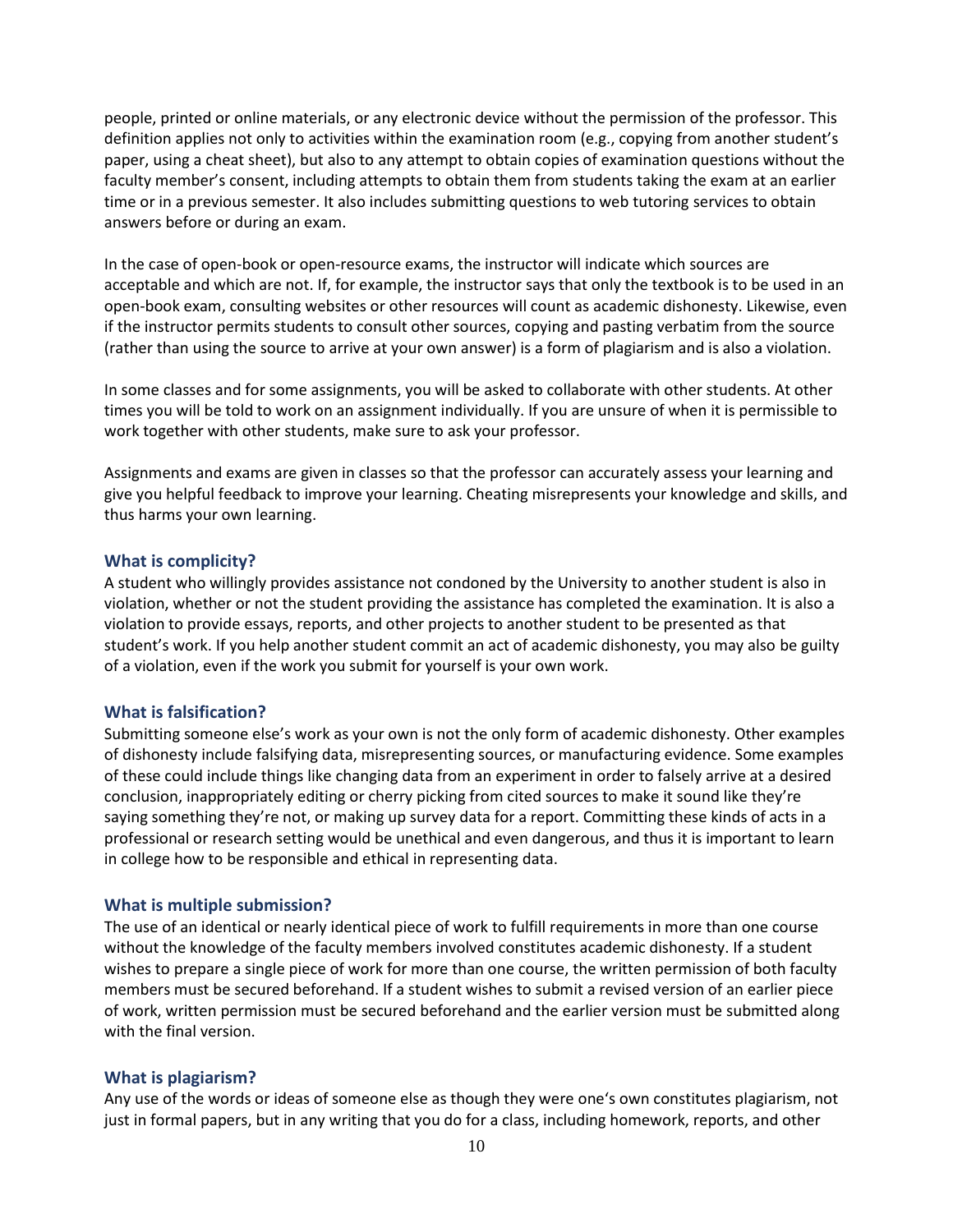projects. This definition applies to the use of both printed and unprinted sources, including the work of other students or faculty, and it applies not just when an entire paper is copied, but also to the inclusion of copied sentences as part of a larger work.

To avoid plagiarism, all borrowed words and ideas must be fully cited. Direct quotations, however small, must be placed in quotation marks or indented beyond the regular margins, and their sources must be clearly identified. Ideas or arguments not directly quoted but paraphrased must also be documented properly; merely altering the wording does not make their substance a student's own work.

Facts, formulas, and other types of information which are widely known and considered common knowledge in a field do not always require documentation, but a student may neither falsely claim the independent derivation or observation of such materials, nor borrow without acknowledgment someone else's special arrangement or use of it. If you are uncertain when and how to cite sources, you must consult with said faculty member before the submission of the finished work. It is the student's responsibility to make sure they understand what is required to avoid plagiarism.

When in doubt, a student should check with the faculty member teaching the course for which the work is being done.

### <span id="page-10-0"></span>**What happens in cases of academic dishonesty?**

Otterbein University follows the following process:

- 1. A faculty member who suspects the student may have committed an act of academic dishonesty shall submit evidence of the misconduct—accompanied by a cover letter—to the Associate Provost. The faculty member may inform the student of the suspected dishonesty, but what the faculty member says should be informational only, indicating only that they have forwarded an allegation and the supporting evidence to the Associate Provost. The faculty member should not and the student should not expect the faculty member to—discuss the nature of the suspected dishonesty, whether or not it really occurred, what the consequence might be, and so on.
- 2. The Associate Provost shall assess the charge and evidence. If the Associate Provost finds the evidence unpersuasive, the Associate Provost will confer with the faculty member who brought the charge.
- 3. If the Associate Provost finds the evidence persuasive, the Associate Provost shall consult records in Academic Affairs to determine if this is a first or second offense.
- 4. The Associate Provost will then contact the student to arrange a meeting. In this meeting, they will explain the process to the student, make sure the student understands the charges, and review and discuss the allegation with the student. The student will be allowed to respond to the evidence and will also be allowed to bring relevant witnesses who are members of the Otterbein community (legal counsel or parents will not be permitted to participate).
- 5. After meeting with the student, the Associate Provost will make a decision.

If the Associate Provost decides there is not enough evidence to find the student guilty of academic misconduct, they will notify the student and faculty member of this decision, the process will end, and records of the incident will be deleted.

If the Associate Provost decides there is convincing evidence of academic dishonesty, they will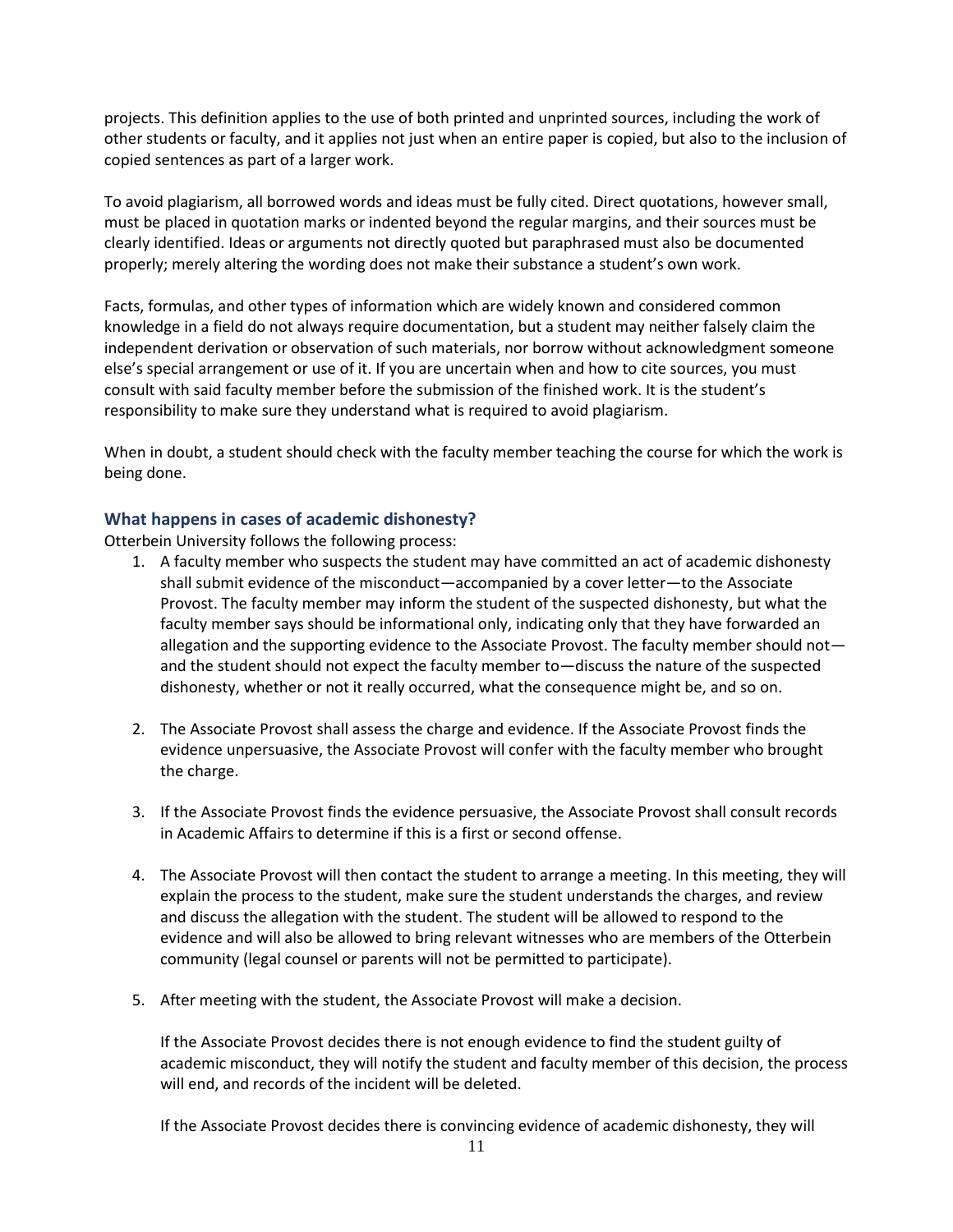follow one of two courses:

If it is the student's first offense, the Associate Provost will confer with the faculty member to decide on an appropriate sanction. Depending on the severity of the offense, the sanction may be a failing grade on the test or assignment in which the dishonesty occurred, the lowering of the overall course grade by one or more letters, a failing grade for the course, or another sanction. The Associate Provost will then inform the student of the sanction. With a few exceptions, first offenses will not be recorded on the student's record.

- If the student graduates without any additional violations of academic integrity, all records will be deleted upon graduation from Otterbein.
- If it is the student's second offense, the Associate Provost will send the evidence, cover letter, and explanation of their decision to the Student Conduct Hearing Board for their recommendation for a sanction. Academic dishonesty cases that are reviewed by the Student Conduct Hearing Board may subject the student to suspension or dismissal as determined by the Board. (Second acts of plagiarism by graduate students may result in permanent dismissal from the graduate program and the University.)
- 6. Students have the right to appeal any decisions or sanctions. For first offenses, the student may appeal the Associate Provost's finding and sanction through the Provost and Vice President for Academic Affairs, who may refer the appeal to the Student Appeals Board for consultation. In second offenses, decisions of the Student Conduct Hearing Board are subject to appeal to the Student Appeals Board according to procedures in Article VII, Section 5 of the University Bylaws.

### <span id="page-11-0"></span>**Other forms of dishonesty**

in addition to acts of academic dishonesty described above, other acts of dishonesty include, but are not limited to the following:

- A. Furnishing false information to any University official, faculty member, or office.
- B. Forgery, alteration or misuse of any University document, record, or instrument of identification.
- C. Falsification, distortion, or misrepresentation of information before a judicial body.
- D. Supplying false information related to housing arrangements. In this case, the student will be expected to pay for housing/board costs for the entire academic year and be charged with falsifying records. Any act of dishonesty as aforementioned constitutes an intermediate violation and will be referred to the Student Conduct Hearing Board.

### <span id="page-11-1"></span>**Grade Discrepancies/Appeals for Grade Changes**

Grades submitted to the Office of the Registrar are considered final unless either of the following occurs:

- 1. Evidence of an error can be presented.
- 2. The student is convinced that their academic performance was evaluated in a prejudiced or capricious manner on anything other than on an academic basis.

Grades may not be changed by arranging to complete additional work or by meeting criteria not in accord with those applied to all other students enrolled in the course.

**To appeal a grade,** the student must consult with the instructor (or the department chairperson when the instructor is away from campus) no later than 12 months from the grading deadline for any given term.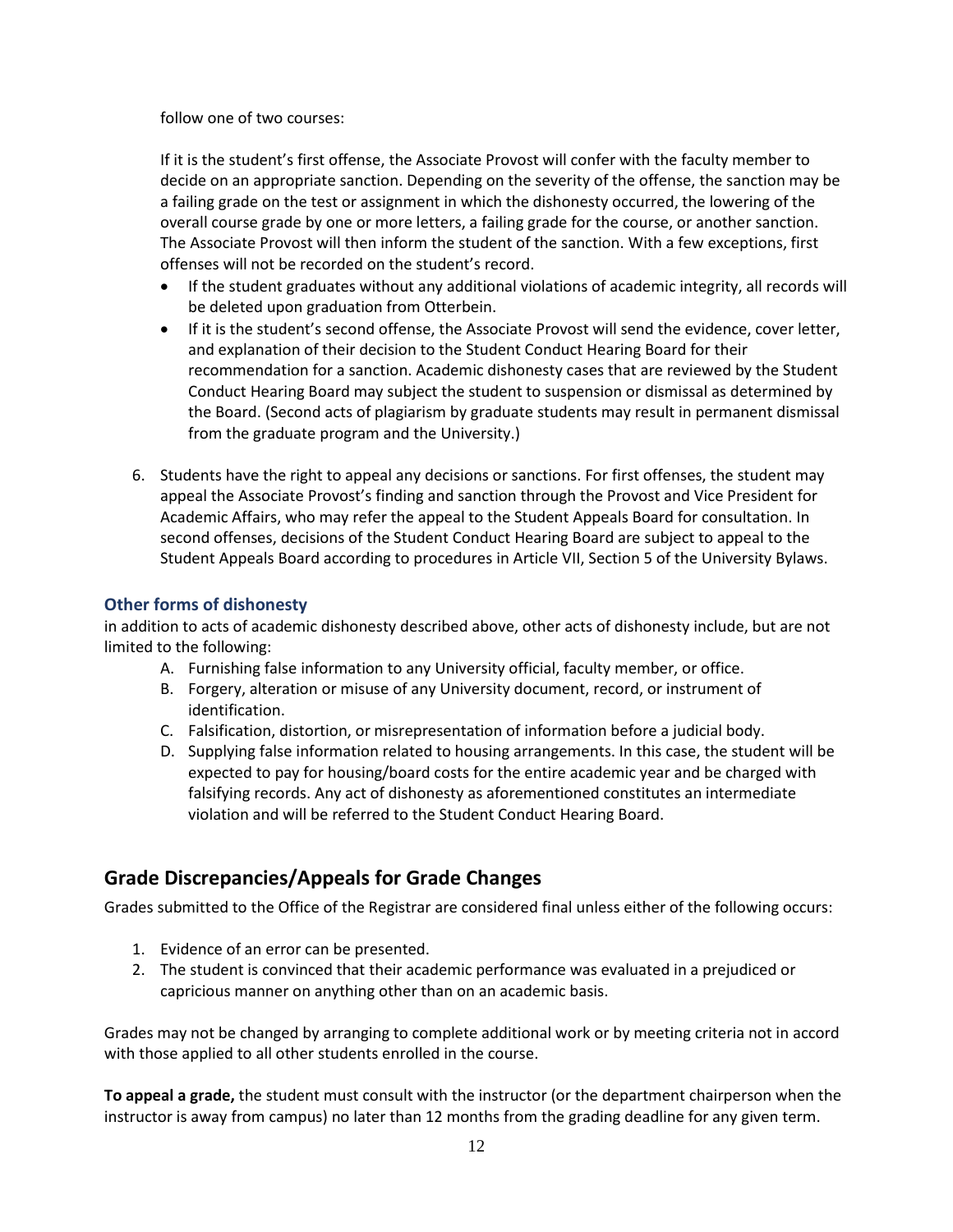Signatures of both the instructor and the instructor's department chairperson are required to change a grade.

When a grading issue cannot be resolved through discussions with the instructor or department chairperson

- 1. The student may present evidence in writing to the Associate Provost of Graduate Studies or program in which the course is taught indicating an error, the prejudicial basis, or the capricious manner used in evaluating his or her performance.
- 2. The Associate Provost will consult with the student and instructor after which the appeal may be passed on to the Student Appeals Council for its consultation and judgment.

The actual grade change, if deemed in order by the Student Appeals Council, shall be determined by the Associate Provost in consultation with the student and the instructor involved (or the applicable Department Chairperson if the instructor is unavailable).

### <span id="page-12-0"></span>**Academic Grievances**

In most cases, students should first try to resolve grievances informally through an individual conversation or small group discussion with those involved. The next step would be to initiate the departmental student grievance process.

### <span id="page-12-1"></span>**Academic Policy Appeals**

Students have the right to appeal decisions made regarding (a) the application of an academic policy, (b) their academic progress, and/or (c) their academic status. Such appeals would be made to the Academic Hearing Board. To file an appeal, contact the Student Success & Career Development Center: 614-823- 1624[, studentsuccess@otterbein.edu,](mailto:studentsuccess@otterbein.edu) o[r https://www.otterbein.edu/sscd/.](https://www.otterbein.edu/sscd/)

### <span id="page-12-2"></span>**Academic Support Center (including Disability Services)**

Located on the second floor (rear) of Courtright Memorial Library, the Academic Support Center offers a range of support services for graduate students.

### <span id="page-12-3"></span>**Disability Services (DS)/Accessibility Resources**

Disability Services provides academic services and accommodations for students with diagnosed disabilities. Accommodations are based on an individual's specific diagnosed disability.

- To talk with the Disability Services Coordinator, Kera Manley, visit the DS Offices on the second floor (rear) of Otterbein's Courtright Memorial Library, email [kmanley@otterbein.edu,](mailto:kmanley@otterbein.edu) or call 614-823-1618.
- To learn more about resources and accommodations offered through DS, visit Otterbein's Student Accommodations and Support webpage: [www.otterbein.edu/asc/academic-support-center/disability](http://www.otterbein.edu/asc/academic-support-center/disability-services/accomodations/)[services/accomodations/.](http://www.otterbein.edu/asc/academic-support-center/disability-services/accomodations/)
- To register with the Office of Disability Services, follow the "How to Register" link on the DS webpage: [https://www.otterbein.edu/asc/academic-support-center/disability-services/.](https://www.otterbein.edu/asc/academic-support-center/disability-services/)

### <span id="page-12-4"></span>**Writing Center**

The Writing Center (WC) offers a range of services that can help graduate students with specific writing assignments and/or address concerns about their writing. Graduate students may work directly with the Writing Services and Tutoring Coordinator or with WC-trained peer assistants. Consultations are in-person or remote. In addition, some graduate classes may include a writing workshop session facilitated by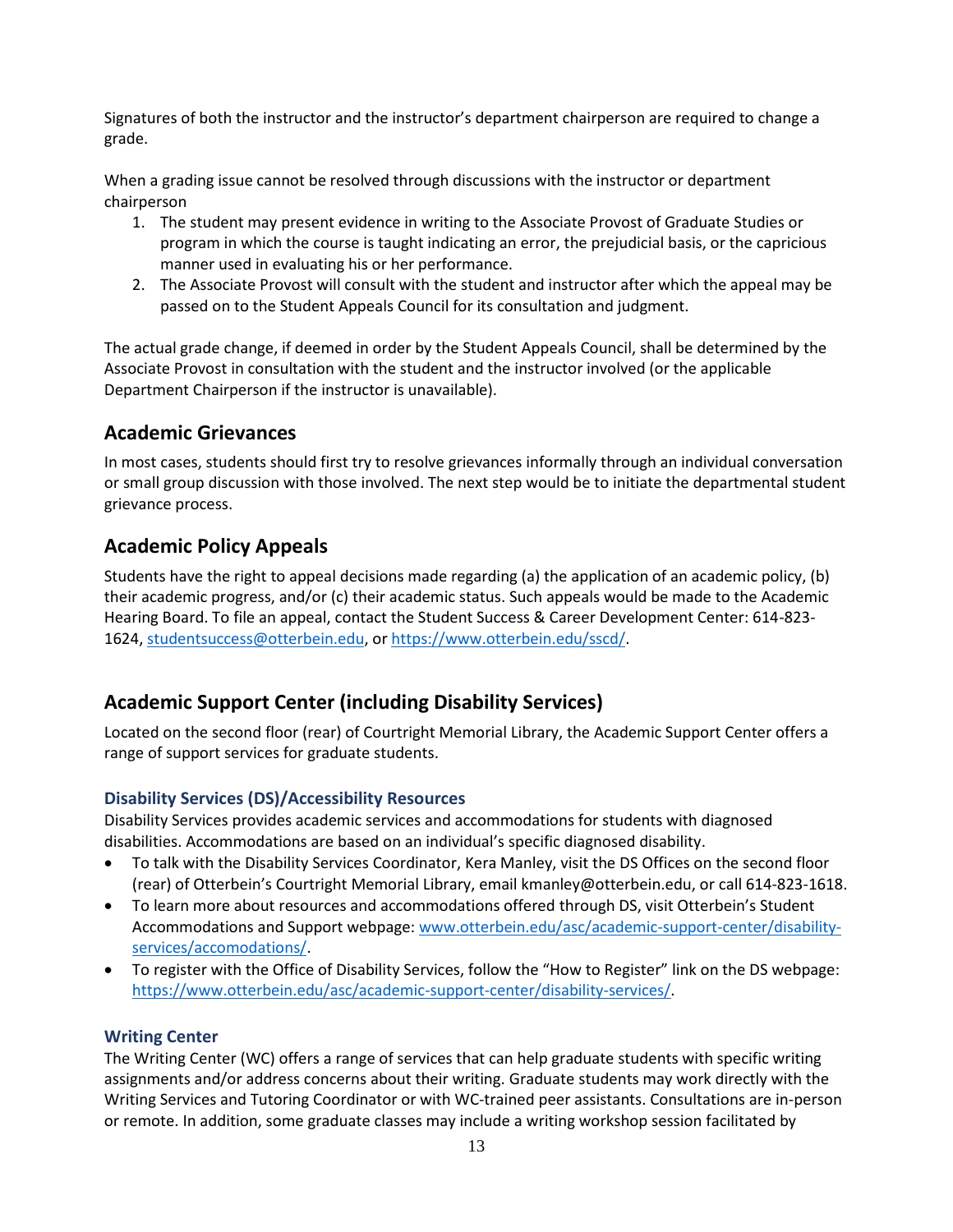Writing Center staff.

• To make an appointment, use the online form: [https://www.otterbein.edu/asc/academic-support](https://www.otterbein.edu/asc/academic-support-center/writing-center/)[center/writing-center/.](https://www.otterbein.edu/asc/academic-support-center/writing-center/)

### <span id="page-13-0"></span>**Academic Coaching**

The Academic Support Center provides academic coaching for graduate students who want to focus on time management, organization, study strategies, test taking strategies, etc.

For more information, contact the Academic Support Center, call 614-823-1610 or email [academicsupportctrdept@otterbein.edu.](mailto:academicsupportctrdept@otterbein.edu)

### <span id="page-13-1"></span>**Student Concerns**

As a starting point, graduate students can speak to their advisors or another member of their department when they have a question or concern related to their academic progress. The Otterbein University Student Concerns Information webpage identifies individuals and offices that can help students find answers to a range of other concerns[: https://www.otterbein.edu/about/sara/student-concerns](https://www.otterbein.edu/about/sara/student-concerns-information/)[information/.](https://www.otterbein.edu/about/sara/student-concerns-information/)

Concerns that reach the level of Bias Incidents, Harassment, and Title IX issues are addressed as noted below.

### <span id="page-13-2"></span>**Bias Incidents, Harassment, Title IX and Related Concerns**

Bias incidents, harassment, intimidation, sexual misconduct, and related concerns violate Otterbein's values and standards. All are prohibited. Below is information on each.

### <span id="page-13-3"></span>**Bias Incident Reporting**

Bias-related incidents are defined as behavior which constitutes an expression of hostility against a person or the property of another because of the targeted person's age, creed, disability, ethnic or national origin, gender, gender identity, gender expression, marital status, political or social affiliation, race, religion, or sexual orientation. Even when offenders are not aware of their bias or do not intend to offend, bias is revealed. Such offenses demand a response and are not tolerated. Members of the campus community have several options for reporting incidents of bias or discrimination they experience or witness:

- Call the Otterbein Police: 614-823-1222.
- Contact the Office of Social Justice and Activism: [jprysock@otterbein.edu](mailto:jprysock@otterbein.edu;) or 614-823-1312.
- Call the Associate Dean of Student Affairs: 614-823-1250.
- Use the Silent Witness Form, which allows anonymous reporting of bias incidents and crimes to police: [https://www.otterbein.edu/police/silent-witness-form/.](https://www.otterbein.edu/police/silent-witness-form/)
- Call the Campus Conduct Hotline: 866-943-5787 (This third-party service allows anonymous reporting and then reports the information to the university for follow-up. The response may take at least several days because of the third-party involvement.)

For more information on Otterbein's Bias Incident Policy and options for responding see Otterbein's Policy to Address Bias on Campus a[t https://www.otterbein.edu/wp-content/uploads/2018/12/otterbein-bias](https://www.otterbein.edu/wp-content/uploads/2018/12/otterbein-bias-incident-policy.pdf)[incident-policy.pdf.](https://www.otterbein.edu/wp-content/uploads/2018/12/otterbein-bias-incident-policy.pdf)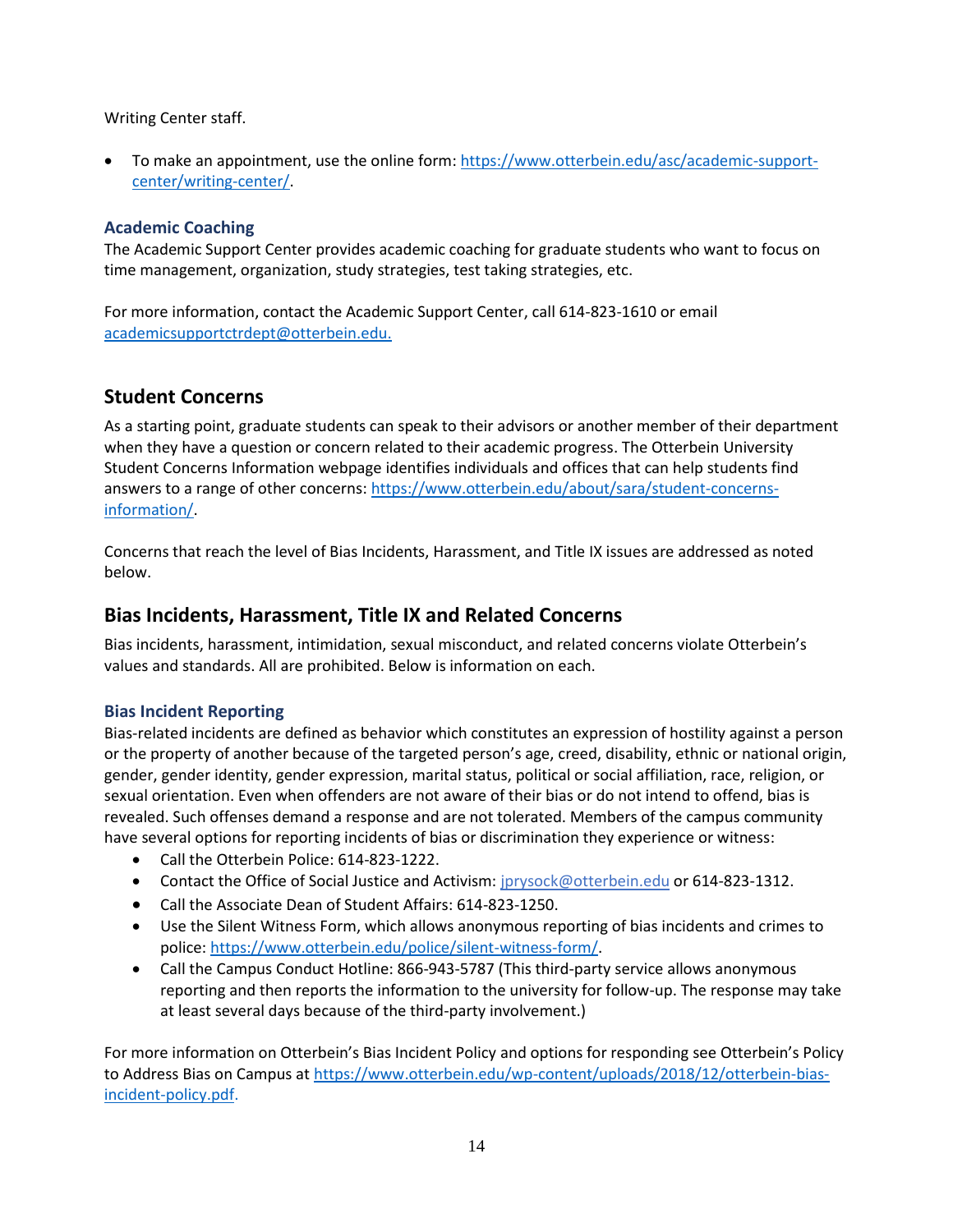### <span id="page-14-0"></span>**Harassment, Intimidation, Sexual Misconduct, and Title IX**

Otterbein prohibits and will not tolerate acts of intimidation, harassment, sexual misconduct, and abuse. These behaviors violate the privacy and dignity of individuals and are a violation of federal and state laws. To access specific policies related to harassment, intimidation, and sexual misconduct, see the following:

- Otterbein University's Judicial Policies: [https://www.otterbein.edu/residence-life/on-campus](https://www.otterbein.edu/residence-life/on-campus-housing-policies/university-judicial-policies/)[housing-policies/university-judicial-policies/.](https://www.otterbein.edu/residence-life/on-campus-housing-policies/university-judicial-policies/)
- Otterbein University's Title IX webpage: [https://www.otterbein.edu/about/title-ix/.](https://www.otterbein.edu/about/title-ix/)
- Otterbein University's Policy on Discrimination and Harassment: [https://www.otterbein.edu/about/title-ix/.](https://www.otterbein.edu/about/title-ix/)

*Retaliation.* Otterbein University does not tolerate retaliation in any form against a member of the campus community (a) who files a complaint, (b) against whom a complaint has been filed, (c) who serves as a witness, or (d) who participates in an investigation of discrimination or harassment. The University will take steps to prevent retaliation or recurrence of any sexual misconduct on the complainant or others.

To report incidents of sexual harassment, sexual violence, dating/domestic violence and stalking, review Otterbein's Sexual Misconduct Policy: [https://www.otterbein.edu/wp-content/uploads/2018/12/sexual](https://www.otterbein.edu/wp-content/uploads/2018/12/sexual-misconduct-policy.pdf)[misconduct-policy.pdf.](https://www.otterbein.edu/wp-content/uploads/2018/12/sexual-misconduct-policy.pdf) Page 9 begins the discussion on reporting and reporting options.

### <span id="page-14-1"></span>**Graduate Student Events**

The Graduate School hosts the following annual events to build a scholarly community, support graduate students in academic life, and engage with the broader community.

### <span id="page-14-2"></span>**Guest Lecture Series**

The Graduate School hosts a Guest Lecture Series event in most Fall and Spring Semesters. The Series exposes graduate students to in-depth discussions of current industry topics and trends, and is intended to be relevant across all graduate programs. Speakers are successful executives and leaders who may also discuss their career paths and the challenges and achievements they faced along the way. Bringing students, faculty, staff, and the community together, the Series offers social and professional networking opportunities before and after each lecture. Students, faculty, and staff are notified of these events via campus email.

### <span id="page-14-3"></span>**Graduate Student Conference**

The Graduate Student Conference is held each Spring Semester. The conference highlights graduate student work from all five graduate programs—Allied Health, Business, Education, Educational Mathematics, and Nursing. This event celebrates the research, scholarship, and creative work of Otterbein graduate students and faculty, and fulfills the presentation component of capstone projects. The Conference features posters and presentations from current graduate students as well as posters highlighting faculty sabbatical projects.

### <span id="page-14-4"></span>**Graduate Commencement**

Graduate Commencement is held once a year, on the first Saturday after Spring Semester ends. All graduates, along with family and friends, are invited to attend this graduation ceremony, which is held on campus at Memorial Stadium.

Any student planning to graduate must request a Graduation Application one term prior to the term in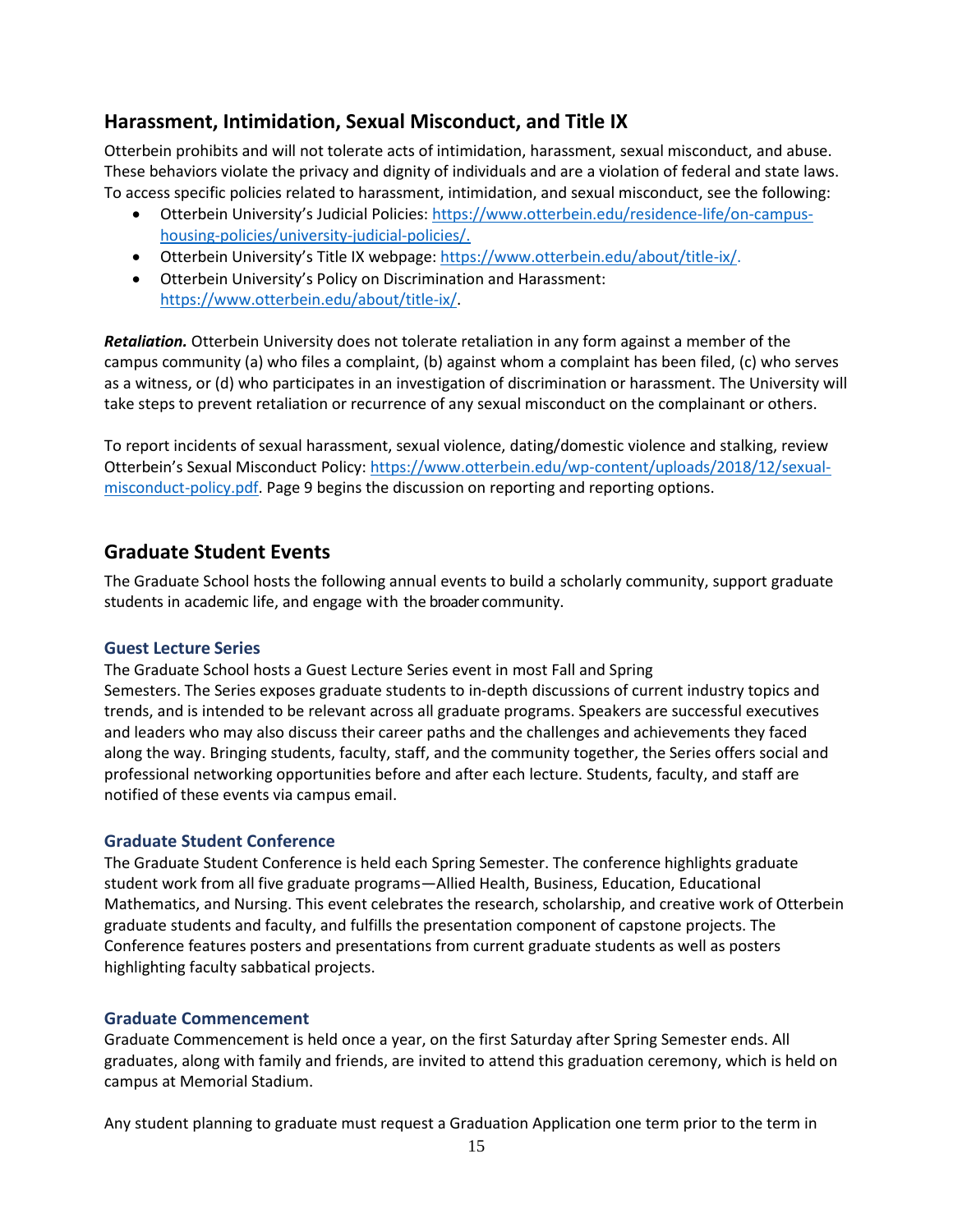which the degree is to be completed. (The application is available through Banner or the Registrar.) It is the student's responsibility to be aware of this requirement, to initiate the request, and to sign/return the application on time.

To participate in the Graduate Commencement Ceremony, a student must:

- Complete all academic degree requirements.
- Submit a completed Graduation Application (available through Banner or the Registrar).
- Submit any additional paperwork required in the Graduation Application.
- Meet all outstanding financial obligations.

Graduating students receive information about the commencement ceremony and the academic regalia required for the ceremony during the spring semester. Students can check O-zone—>Resources—>A-Z List—>Commencement throughout the year for deadlines, dates, and information about graduation.

### <span id="page-15-0"></span>**Master of Science in Allied Health Course Descriptions**

All courses are three credit hours unless noted.

#### **MSAH 5025 Wellcoaches Health Coaching**

Students will engage with Wellcoaches module 1 with the goal of developing health and wellness skills to facilitate a mindset and behavior change strategies that generate a sustainable healthy lifestyle, and supports life-long learning and health promotion.

#### **MSAH 5000 Research Design**

The purpose of this course is to introduce the student to the scientific research process in the field of Allied Health. It is assumed that students enrolling in this course will bring a variety of allied health experience to the class. Each student will then identify a specific area of interest and carry out a mini- thesis type of research project. Through this project the student will gain an appreciation for the literature search and review, research design and the oral and written skills developed in research reporting. It is also assumed that student entering this class will have a limited research background. *Pre-requisite: MATH 1240 - Statistics or equivalent.*

#### **MSAH 5050 Allied Health Care Administration**

This course will provide each student the opportunity to explore the current theories associated with administrative practices, leadership, and program development. Students will learn how to apply these skills to their current and/or future employment areas as well as engage with local health care administrators on current administrative practices.

#### **MSAH 5150 Advanced Strength and Conditioning**

This course is designed to bridge the gap between clinical exercise science related course work and the practical application skills of strength and conditioning. The student will learn how to properly screen and evaluate clients for safe participation in an exercise program, design and implement exercise prescriptions for multiple populations and goal attainment, and apply the principles of exercise in a strength and conditioning environment. This course will prepare the student to take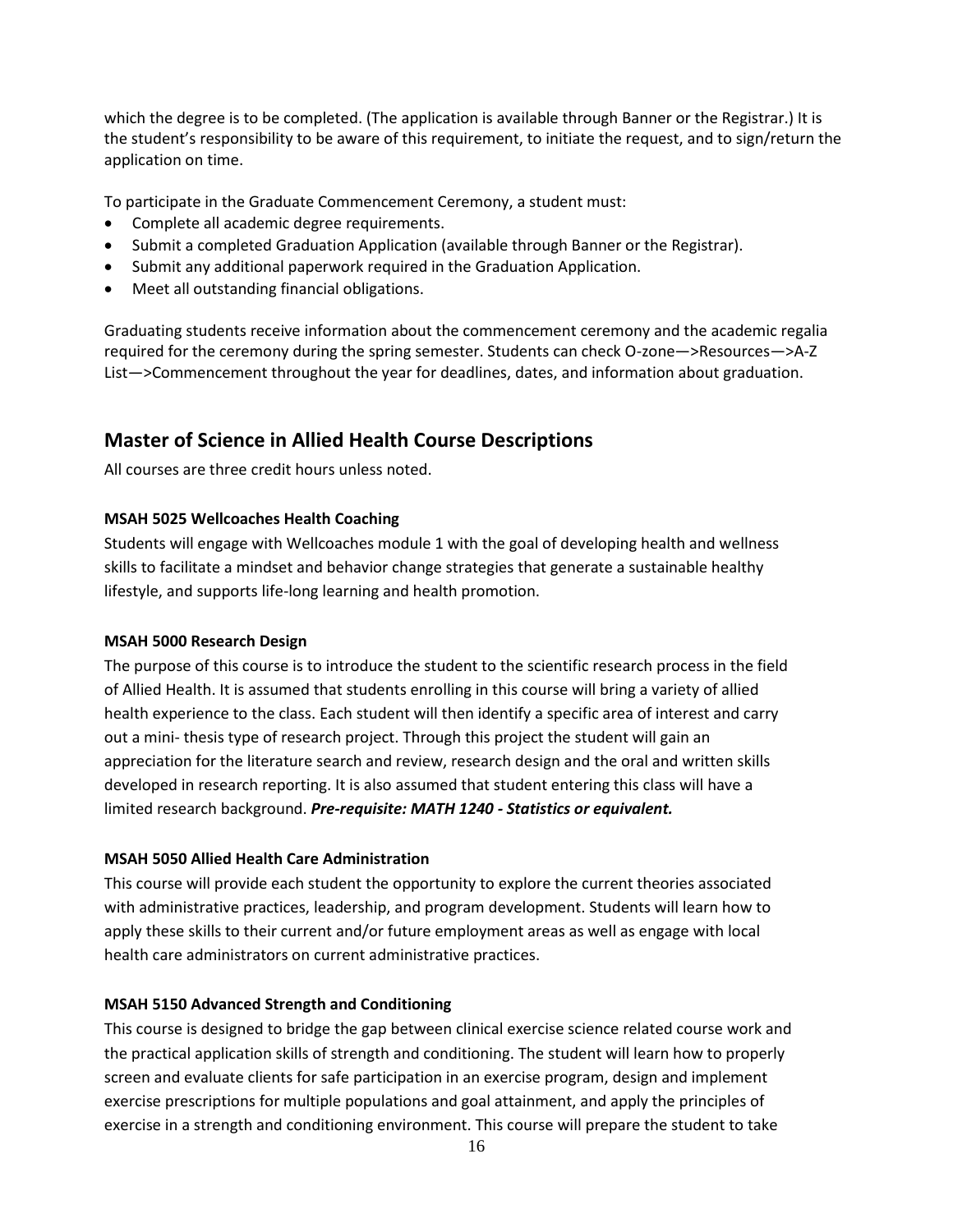the ACSM Certified Health Fitness Specialist exam or the NSCA Certified Strength and Conditioning Specialist exam. Pre-requisite ATHT 3400, PHED 4400, HLED 2100/5100, BIO 1810 AND 1820

#### **MSAH 5220 Evidence-based Practice/Informatics I**

At the unit or micro-level, students use research methods to identify pertinent questions and articulate the evidence base for practice decisions. There is an opportunity to investigate evolving technologies that deliver, enhance, and document care with an emphasis on cost-effectiveness, safety and improved outcomes. Students use and analyze data sets to prepare them to improve patient care outcomes.

#### **MSAH 5230 Leadership and Advocacy in Policy and HealthCare Organizations**

In this course, students incorporate leadership skills, critical thinking, and decision-making abilities within diverse healthcare systems and policy organizations to foster accessible, safe, high quality, affordable, and efficient health services for individuals, families, and communities at local, regional, and state levels. They analyze and apply theoretical frameworks and evidence based practice to political activity concerning the legal and ethical provisions of health care. Role development skills of communication, collaboration, negotiation, delegation, and coordination are enhanced to create successful strategies to provide high quality care delivery at the micro- and macro-systems levels.

#### **MSAH 5300 Program Planning and Evaluation**

This course provides the student with the theoretical background needed to effectively understand and implement comprehensive program evaluation processes.

#### **MSAH 5500 US HealthCare Policy**

U.S. healthcare policy is shaped by a combination of political, regulatory, legal, and public initiatives. This course examines the influences of each on U.S. healthcare policy and their impact on healthcare delivery and healthcare professionals.

#### **MSAH 5660 Applied Performance Nutrition**

This seminar course increases knowledge and application of nutrition principles learned in the introductory nutrition course. Emphasis will be on the role of nutrition in health and wellness, disease prevention and obesity. Students will gain additional knowledge in principles of sports nutrition and its role in performance. We will also explore food sustainability and food safety. Current issues in nutrition will be discussed. Students will improve their confidence in applying nutrition principles based on evidence-based nutrition research and practice. Pre-requisites HLED 2100 AND BOTH EXSC 1111 and EXSC 1112 OR BIO 1810 and BIO 1820

#### **MSAH 6300 Wellness for Special Populations**

This course is designed to advance the clinical knowledge base of persons preparing for a career in health and wellness. This will enable practitioners to improve the scientific basis of their practice, update their content knowledge as it relates to the Health Sciences, and improve their skills related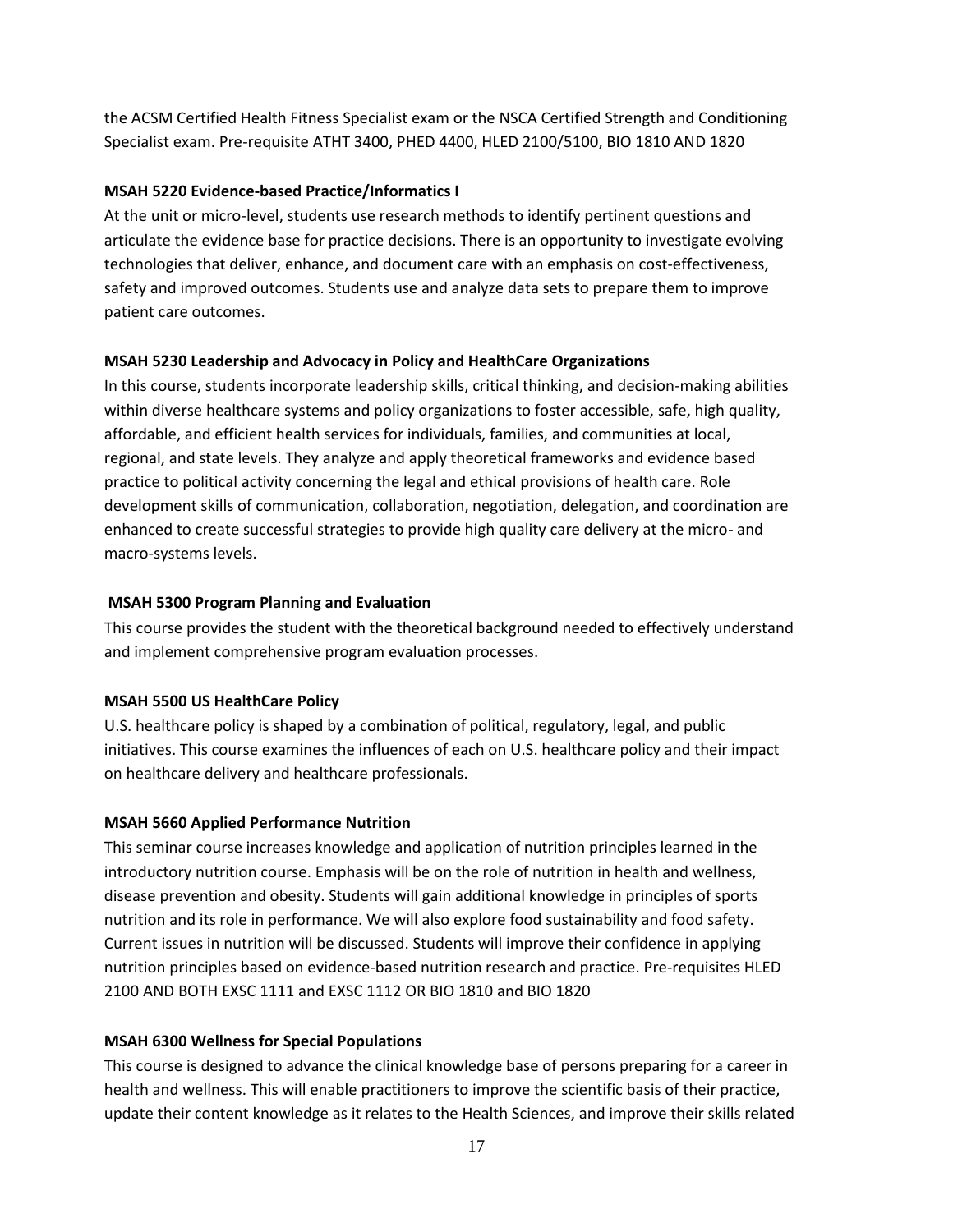to critical inquiry*.*

#### **MSAH 6400 Worksite Wellness Design**

This course is designed to advance the clinical knowledge base of persons preparing for a career in health and wellness. This course is meant to prepare future professionals for the special needs and demands related to worksite health promotion.

### **MSAH 6450 Foundations and Theory of Health Behavior**

Introduction to concepts of health theory and behavior, and its role in individual and public health. The course will examine social determinants of health as well as applications to selected community health problems and issues.

### **MSAH 6510 Ethical HealthCare Leadership**

This course emphasizes the moral and social responsibilities of healthcare organizational leaders as well as the practical application of ethical principles and concepts to organizational leadership behavior and decision-making.

### **MSAH 6700 Special Topics**

The purpose of this course is to allow the graduate level student to explore specific current event areas of interest. Topics will vary and will explore areas not covered in the required curriculum.

### **MSAH 6900 Advanced Clinical Practicum**

This is a 3-hr. course and may be repeated one time for a total of 6 credit hours. Clinical placements are to be designed to further the student's growth per their individual degree plan and may include settings such a cardiac rehabilitation, specialized rehabilitation facilities, alternative athletic training venues, etc. This course is designed to further the student's growth per their individual degree plan and may include clinical placement settings such a cardiac rehabilitation, specialized rehabilitation facilities, alternative athletic training venues, etc. The purpose of the practicum is to allow the student to gain valuable experience in the clinical setting as well as apply knowledge learned in the classroom to their respective clinical area of interest. This course is repeatable one time for a total of six semester hours.

### **MSAH 7000 Master's Thesis**

If the Thesis option is chosen, students must enroll for a total of 6 hours to fulfill the requirement for graduation.

The Master's Thesis servers as a culminating project designed to allow the student to undertake a substantial research area of interest. Students will be required to develop a thesis committee which minimally will consist of the student's advisor and one other faculty member selected by the graduate student. Additional committee members may include other allied health professionals who have expertise in the selected research topic area. Students electing this option must complete two 3-hour terms for the Master's Thesis requirement. Students will also be expected to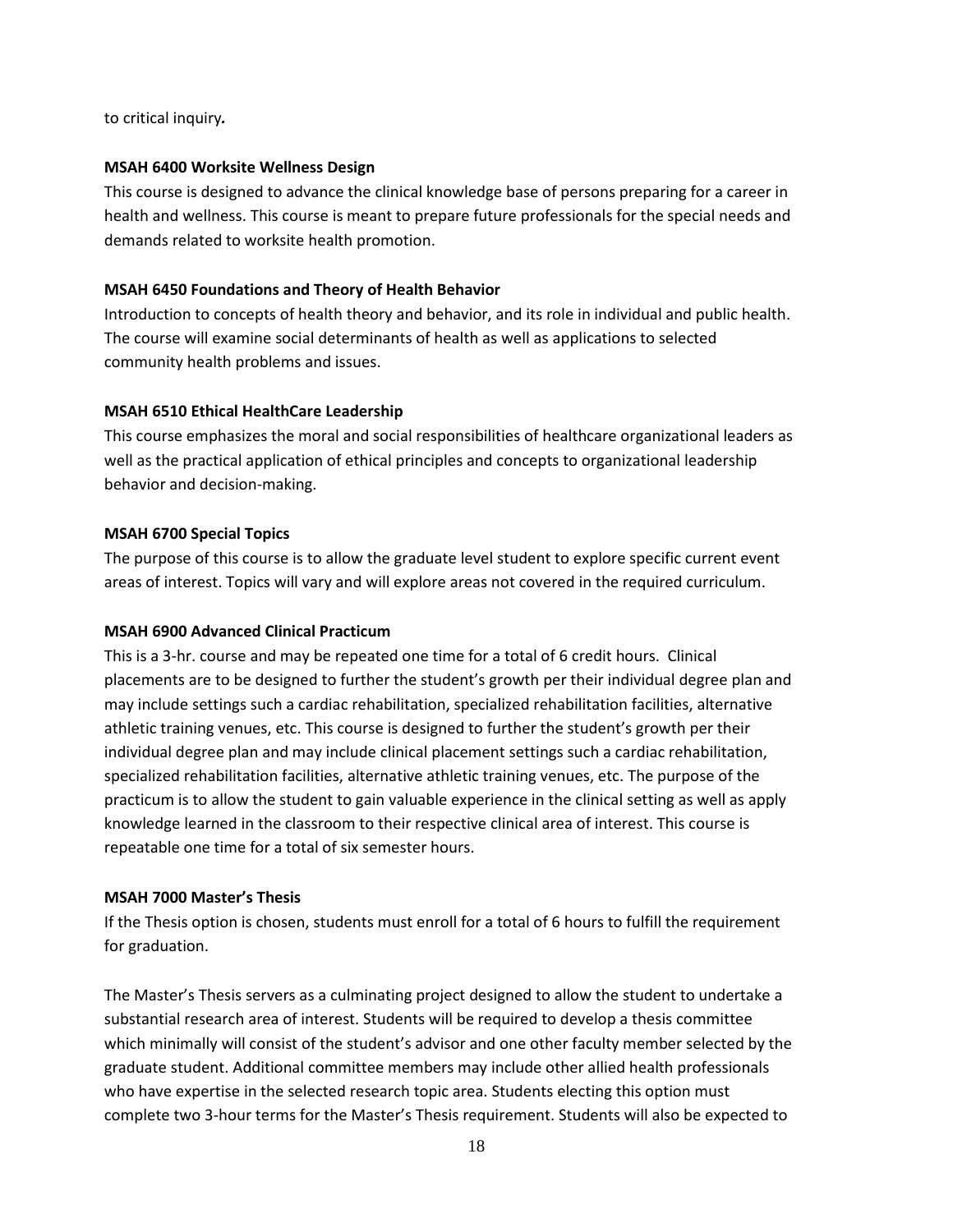prepare an oral defense of their project.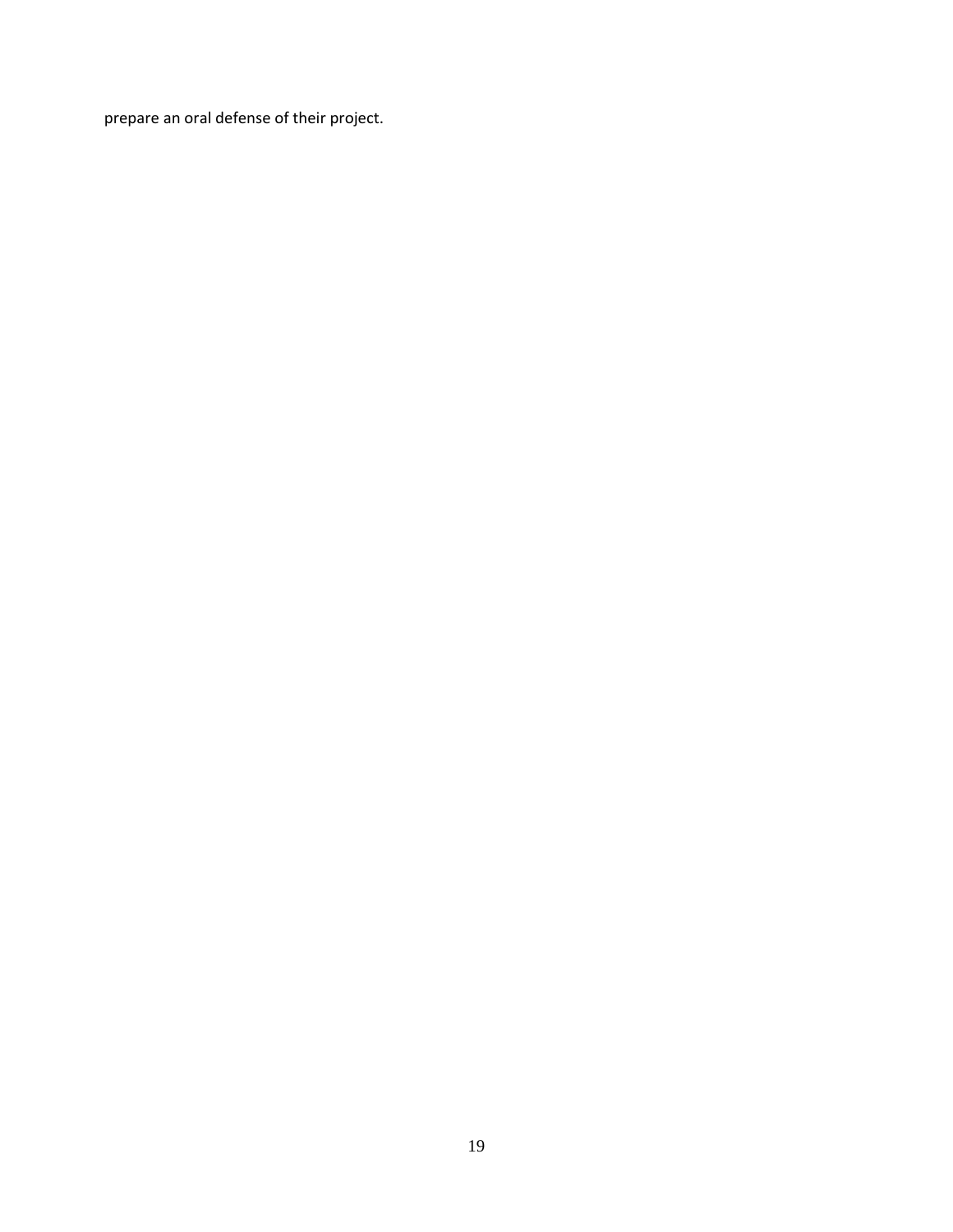**Total Credit Hours: 30 hours**

### <span id="page-19-0"></span>**Name: Program Start Term:**

## **MSAH - Exercise and Health Science Curriculum**

| <b>I. Foundation Courses - 15 hours</b>       | <b>Hours</b> | Term   |
|-----------------------------------------------|--------------|--------|
| MSAH 5000 Research Design                     |              | Fall   |
| MSAH 5050 Allied Health Care Administration   |              | Spring |
| MSAH 5220 Evidence Based Practice/Informatics |              | Fall   |
| MSAH 5230 Leadership & Advocacy in Policy     |              | Spring |
| MSAH 5300 Program Planning and Evaluation     |              | Summer |
|                                               |              |        |

| II. Advance Practice Content Courses - 6 hours      | <b>Hours</b> | Геrm   |
|-----------------------------------------------------|--------------|--------|
| MSAH 5150 Advanced Strength & Conditioning          |              | Spring |
| MSAH 6450 Foundations and Theory of Health Behavior |              | Summer |
|                                                     |              |        |

| III. Thesis OR Advanced Practicum - 6 hours (choose<br>one) | <b>Hours</b> | Term        |
|-------------------------------------------------------------|--------------|-------------|
| MSAH 6900 Advanced Clinical Practicum                       | 3            | F/Sp/Smr    |
| MSAH 7000 Thesis                                            | 3            | F/Sp/Smr    |
| (Repeat for two semesters)                                  |              |             |
|                                                             |              |             |
| III. Electives - 3 hours (choose one)                       | <b>Hours</b> | Term        |
| MSAH 5660 Applied Performance Nutrition                     | 3            | Fall/Summer |
| MSAH 5025 Wellcoaches Health Coaching                       | 3            | Summer      |
| (Visit course catalog for more elective course options)     |              |             |